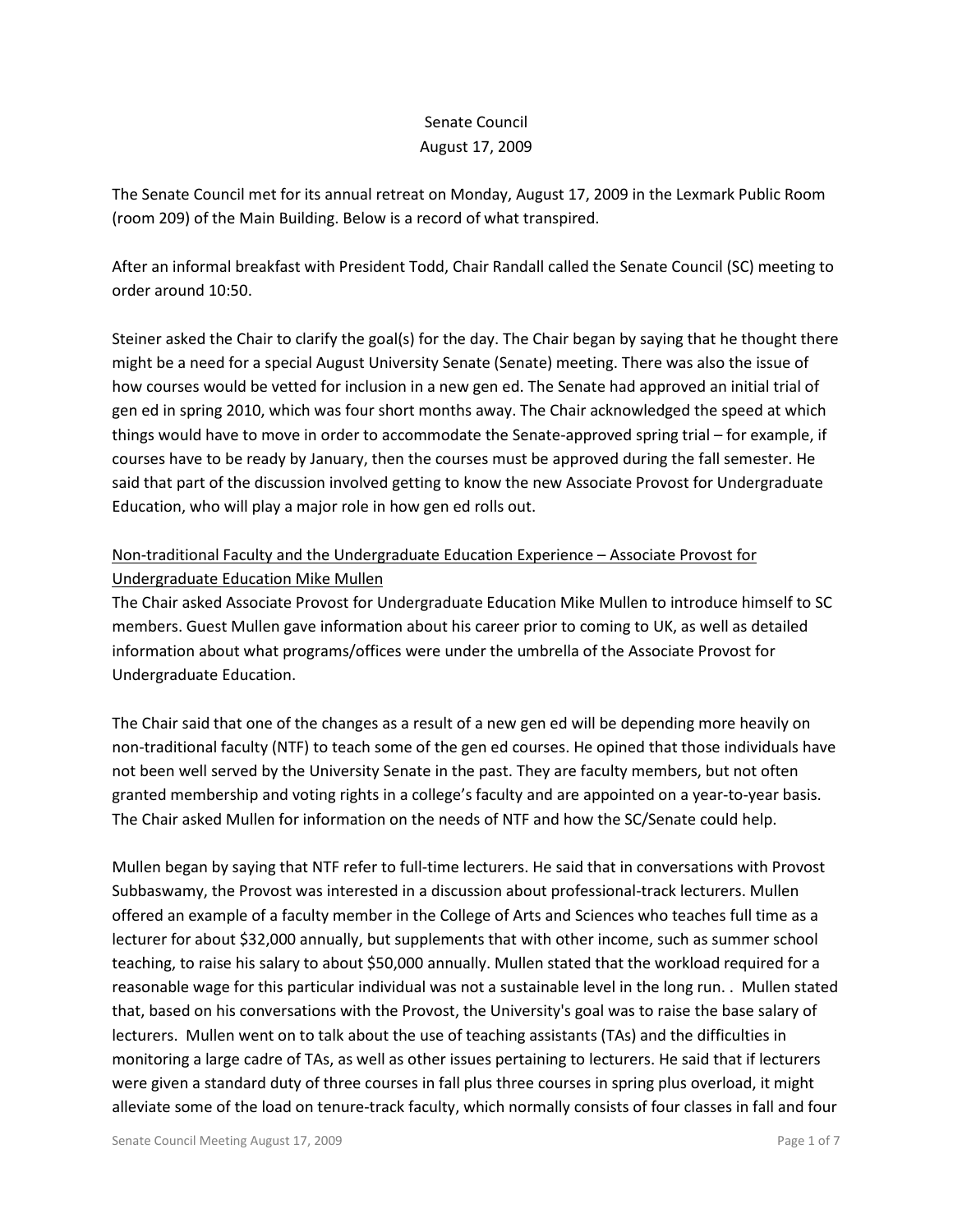classes in spring. Mullen said NTF could also take a larger role in advising, coordinating internships, serving as directors of undergraduate studies, etc., which many lecturers already do.

SC members and Mullen touched on a variety of matters, some of which are listed below.

- NTF contract duration;
- NTF contract renewal;
- NTF Promotion;
- Possible positive effect of a new gen on poorer colleges in terms of faculty loads and TAs;
- Coordinating large numbers of TAs;
- Appropriate org chart placement of a modified Teaching and Academic Support Center; and
- Professional advisors and their help in the war on attrition, their training, effectiveness and embedded locations and other matters.

The Chair thanked Mullen for his time, and said he was welcome to remain during the few during "housekeeping" items.

#### Minutes and Announcements

The Chair asked McCorvey to give an update on the rationale behind the change in timing for the evaluation of the University president. McCorvey explained that in the past, the Board of Trustees (BoT) chair would send out the list of goals in September, and then solicit input in May, for deliberation at the June BoT meeting. The timing of that, however, meant that President Todd would only be evaluated for the nine-month period of September – May, instead of an entire year. By moving the review process to September, President Todd could be evaluated for the period September to September.

McCorvey also stated that the June BoT agenda was typically very full; the BoT felt that perhaps in September there would be an opportunity for BoT members and others involved in the evaluation process to reflect more effectively on the evaluation. Thus, the evaluation process was changed so that the BoT reviewed President Todd in September. McCorvey then passed around the packet of information he received for the evaluation process and answered a variety of questions from other SC members.

In response to the Chair, McCorvey was unequivocal in stating that it was very important for faculty to be involved in the presidential review process. He said that it was fairly common knowledge that major discussions about faculty-related events did not typically during the afternoon BoT meeting itself, but rather during the morning committee meetings. McCorvey encouraged those who were interested in attending to come and listen and comment and fully participate in those committee meetings. There was also brief discussion about the concerns surrounding the continued vacancy in Student Affairs' leadership position.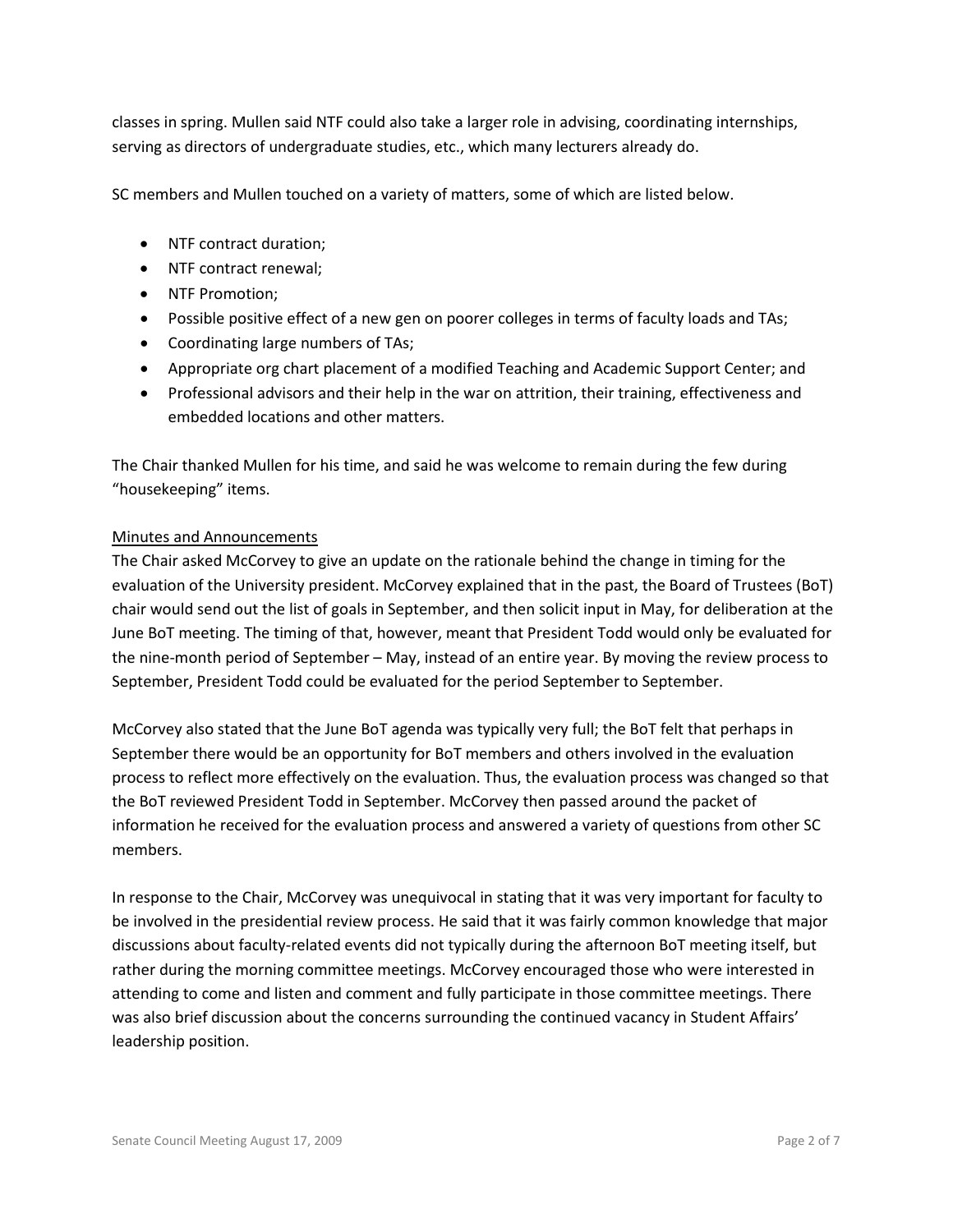SC members spent a considerable amount of time discussing how to conduct the faculty's portion of the evaluation of the president. It was ultimately decided that the evaluation paperwork should be sent to senators and faculty councils as quickly as possible, with a request that input be submitted by Friday, August 21, so that the SC could deliberate on Monday, August 24. Wood stated that voluntary solicitations of data from a group as large as the Senate alone would be statistically invalid. It was ultimately decided that SC members would not send scores received from senators and faculty councils forward to BoT Chair Ball, but rather use the information to inform the SC's final numerical ratings. Chappell reminded SC members that during the previous evaluation process, the SC tried to capture the range of comments from other faculty in the SC's comments, and do it in such a way that it gave voice to a larger group.

Due to the need to adjourn for lunch and welcome the invited guests (various faculty and administrator representatives from undergraduate colleges), the Chair directed that the announcements be entered into the minutes, and they are listed below.

## **ANNOUCEMENTS:**

- MS Epidemiology was not posted for CPE prior to Senate approval (May 4); thus, the PhD went forward to the BoT, but the MS was delayed until the CPE posting finished.
- Date of first regular SC meeting will be August 24 (one week from retreat).
- Results of RWA waivers from late spring SC meeting RWA Cmte approved one waiver, rejected other two.

## **ACTIONS TAKEN BY THE CHAIR:**

- Approved degree for student on behalf of SC and Senate (for August graduation and job in Japan).
- Approved revision to March 30 and April 6 SC minutes to include Davy Jones as invited guest.
- Waived *SR 6.2.3* to allow for abbreviated ombud search.
- Approved codification of required communication courses for BA in Interior Design.
- For APEX purposes, approved clarification for BA Education, Middle School Education, Science that two content courses are required, not one content course plus lab. The department has been instructed to complete program change in fall 09 to codify this requirement.
- Approved use of repeat option for graduated student.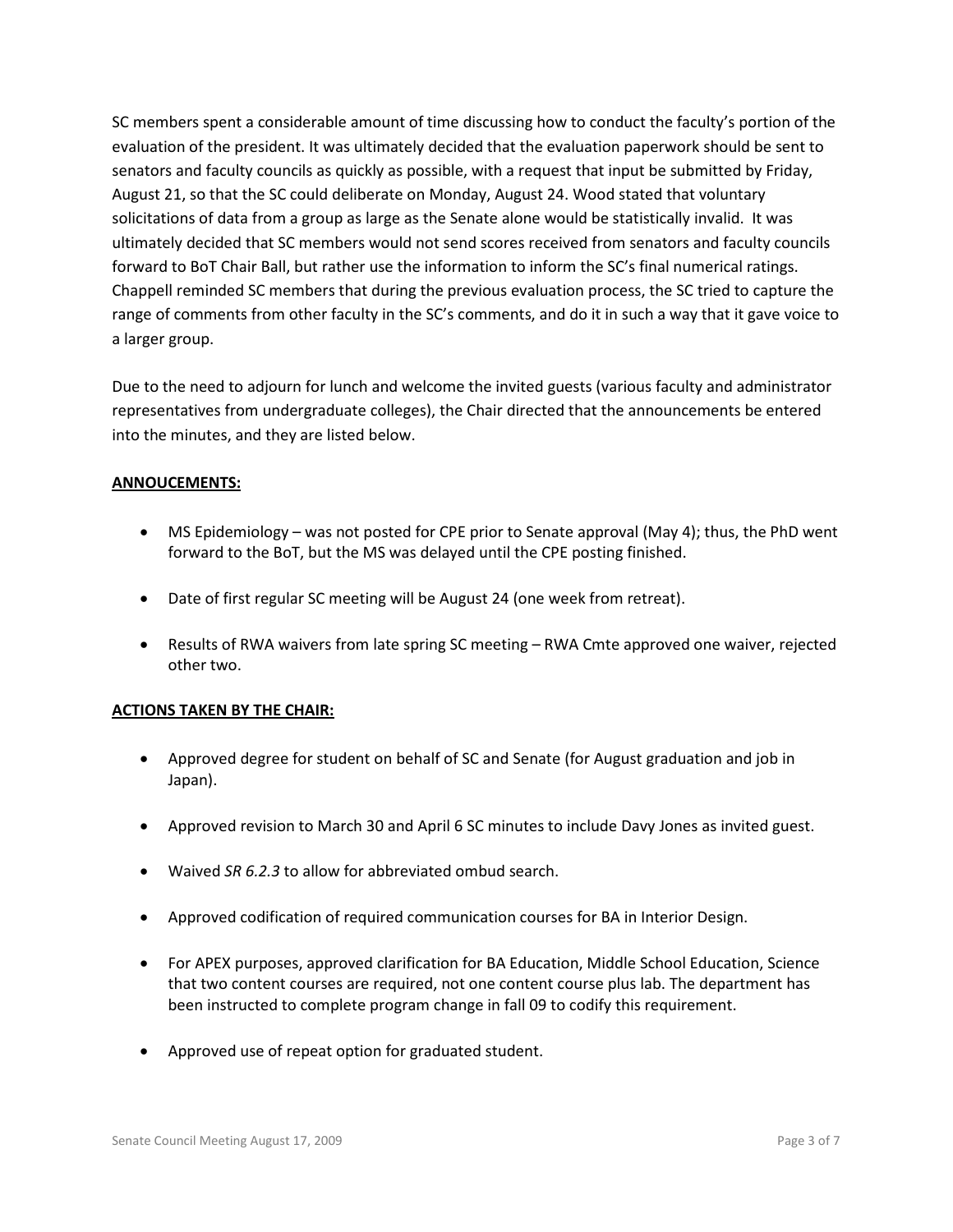• Chair approved revision to spring 2010 calendar so that last day to withdraw falls during  $12^{th}$ week of classes, or the  $11<sup>th</sup>$  instructional week.

The SC retreat reconvened around 1:30, with Provost's Liaison Richard Greissman, Professor Davy Jones, and Marsha Watson, director of Assessment in attendance; Yanarella also arrived.

#### [Gen Ed Discussion \(Course Vetting and Assessment and Vetting Committees\)](http://www.uky.edu/Faculty/Senate/files/Meetings/20090817/Gen%20Ed%20materials%20for%20Senate%20Council%20Retreat.pdf)

The Chair invited Greissman to offer a little background and update of summer activities. Greissman noted that Susan Carvalho sent her regrets, but was unable to attend due to a family issue. Greissman recalled that the SC and Senate wanted to leave implementation dependent upon the Provost demonstrating that there were sufficient fiscal resources to mount a successful gen ed, and that there needed to be evidence that courses could be developed and successfully taught.

Greissman said that Provost Subbaswamy set aside \$150,000 for 30 faculty to spend time this summer preparing proposals for gen ed, and was delighted to discover that over 60 faculty applied. There were some proposals that were not strong, and some proposals were too specialized, etc., and at the end, the Provost funded summer course development work for 60 faculty working on gen ed courses for Learning Outcomes one (LO1) and LO4, mostly. Seven faculty from the College of Fine Arts submitted course proposals, along with faculty from the Colleges of Engineering, Communications and Information Studies, Arts and Sciences, and Agriculture.

Greissman said that it was a daunting task to make good on the promise of showing by fall 2010 that faculty can develop and teach courses that follow the new GenEd curriculum, and have an idea of their efficacy in time for late fall 2010 discussions. If gen ed, as an implementable concept, is not ready by fall 2010, then a fall 2011 implementation date will fall by the wayside, which would be just short of tragic. On the other hand, it would be inadvisable to implement something that would not succeed. Greissman explained that he created a [backwards timeline,](http://www.uky.edu/Faculty/Senate/files/Meetings/20090817/GenEd%20Implementation%20-%20Fall%202009%20reverse%20timeline%20(DRAFT).pdf) beginning (so to speak) with the understanding that some new, experimental gen ed courses would be offered to students in spring 2010. He answered a variety of questions from SC members during his explanation of the timeline.

Since gen ed courses will be offered in spring 2010, they will need to be approved during fall 2009. Although students register for classes in November, they will be advised in October and the classes need to be communicated to advisors shortly before that time. Greissman said he wanted to be careful not to imply that the Senate should hurry up to comply with an administrative imperative, but the fact remained that if courses were not "on the books" by October, the 60 developing courses will just sit for a year. Greissman said that the timeline was intended to do justice to the Senate approval process, as well as remain confident that a body of courses will be in place by October, which will have to meet Senate muster.

Greissman said that the faculty developing the courses will take part in an assessment workshop this fall. He added that if college councils vet the courses in early fall, the dean's office could send the approved courses to the Registrar, with the understanding that the courses would receive final approval from the Senate in December. If not tentatively approved somehow by October, the courses would not be put in the schedule book. Subsequent to the October posting (but long before December), courses would be reviewed by the gen ed vetting teams and can be revised, etc. if necessary. Greissman opined that not all 60 courses would be ready for delivery in spring 2010, but he had a sense that about 20 – 30 courses would be ready. He said that various deans' offices had been researching faculty who were tapped to teach USP in the spring, to see about them teaching an approved gen ed course, instead. He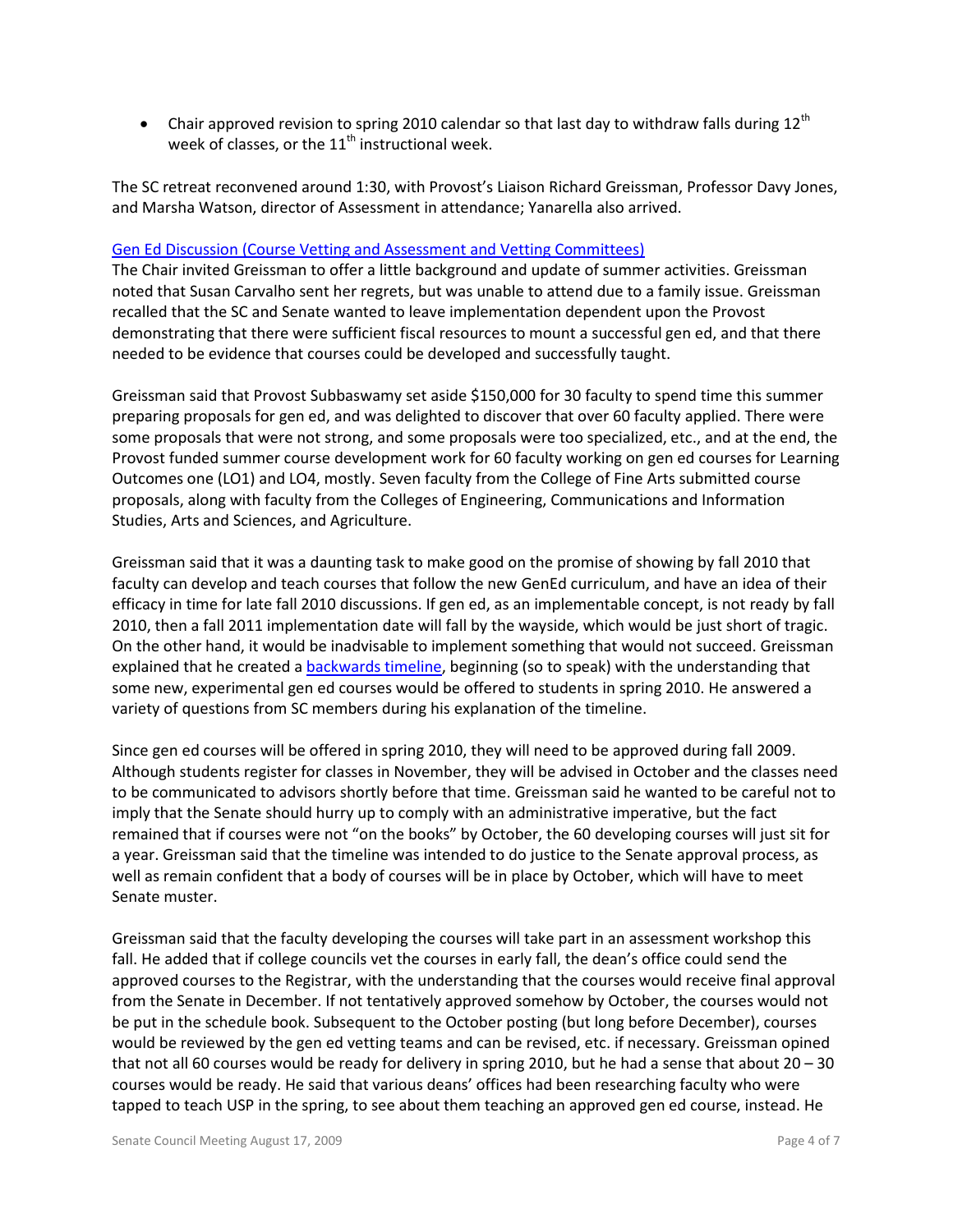acknowledged that one issue still to be worked out pertained to equivalencies – students would understandably not sign up for gen ed courses if there were no way to have it count toward the USP requirement.

Regarding the faculty vetting teams, Greissman said that the Provost did not believe those teams to be an administrative matter, so he assumed that the Senate would be responsible for the composition of those teams in their entirety. The only concern about the vetting teams pertained to if they could be composed in time for October/November deliberations, if the composition were to involve elections.

Greissman finished introductory comments by saying that the proposed plan would give the Senate sufficient information for a late fall discussion on courses to be taught during spring 2010, a report from the vetting teams in late fall on how the vetting process was going as it pertained to the experimental spring courses, and input from the vetting teams on how the composition process worked.

SC members engaged in a lengthy and lively discussion with Mullen and Greissman about the approval process of the courses, the method of composition of the vetting teams, and the process of vetting the courses by the teams. Guests Jones and Watson also participated, and McCorvey left during the discussion. Below are just a few of the topics discussed.

- Many courses will need to be developed for a robust gen ed, but it is important to work out first the details of the vetting teams' composition and vetting process. Because the tentative plan is to roll out a new gen ed with a first year cohort, not all courses will need to be ready at once.
- Asking faculty councils to review proposed gen ed courses quickly will likely (and rightfully) upset the members of those councils. There needs to be a mechanism to withhold final approval until faculty councils are satisfied that the courses pass muster, perhaps having all fall gen ed course approvals be provisional, with full reviews by college councils, etc. in the spring.
- Even though the term "experimental" has been used to describe potential gen ed courses, if a course is approved by the Senate in December for gen ed and then offered in spring 2010 (or summer 2010 or fall 2010), students enrolled in the experimental courses will receive credit, including (where appropriate) equivalent USP credit.
- Gen ed courses that are developed should be owned by the department and be sustainable, not owned and modified by individual faculty members.
- If the pedagogical nature of an existing (USP or not) course changes but the content and learning outcomes do not, there will not be a need to submit a formal course change form. Regardless of the type of modifications a course receives, the vetting teams will review all courses that are intended for inclusion in a new gen ed curriculum.
- It is critical that advisors have specific information about which new gen ed courses will satisfy USP course requirements. Additionally, some courses will have one particular section that is the experimental gen ed course, and if that information is not easily ascertained, students will not be enrolled in the course they think they are signing up for. This information will need to be available online through the course registration system, as well as on paper for advisors.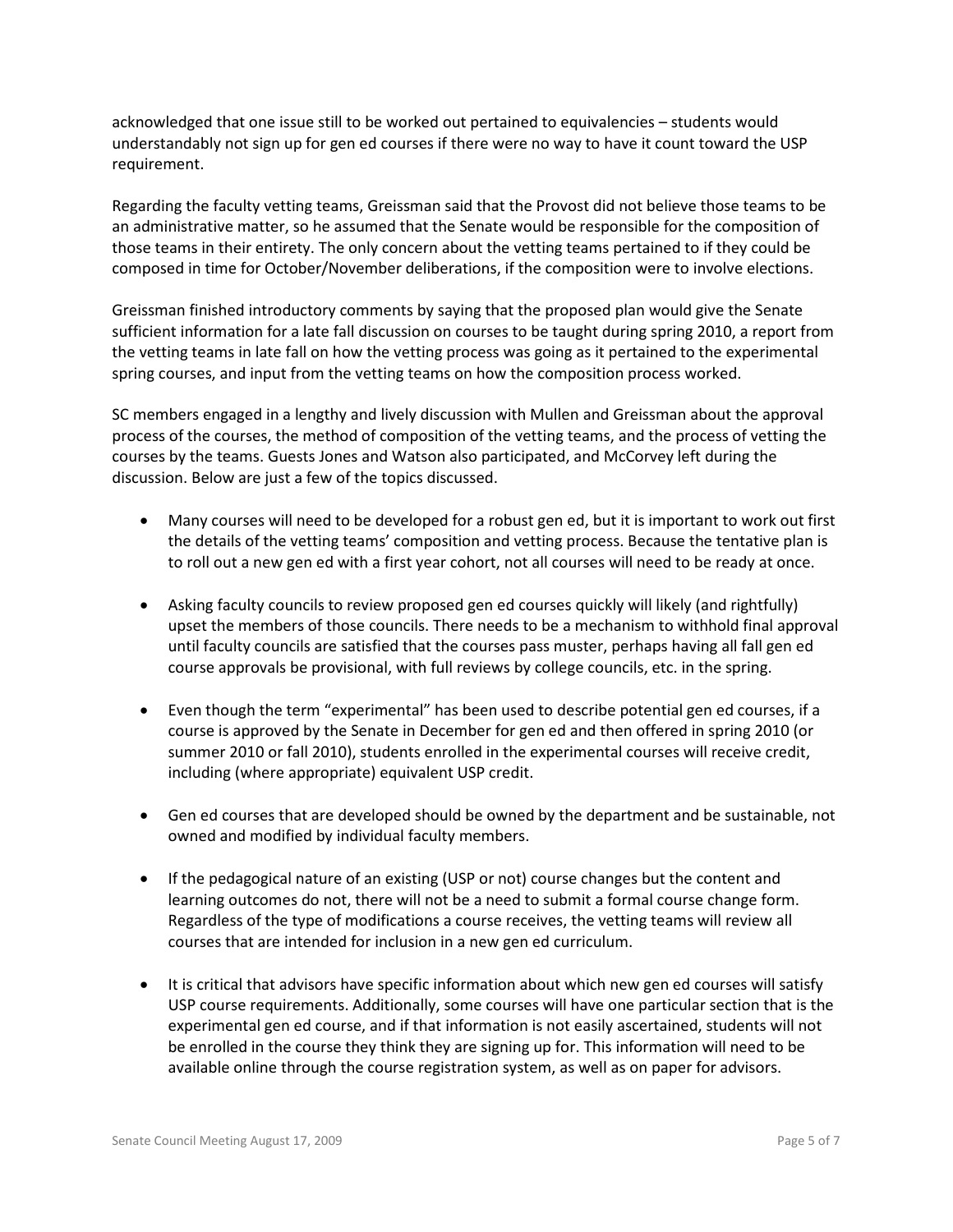- A final decision about what the University-level approval for the gen ed courses will be made by the University Senate after it considers reports from the faculty GenEd vetting teams on how well the review process worked.
- It would be beneficial to have an overarching group that is responsible for ensuring that the individual courses approved by vetting teams come together as a coherent general education experience.

In the midst of discussion, it was clear that there was still concern about how to compose the vetting teams. The Chair suggested that three to four SC members form a small group and return to the SC quickly with a proposal on how many vetting teams there should be, how many members should be on each team, how membership should be apportioned, how membership should be composed, etc. Greissman noted that Susan Carvalho had suggested seven teams – one team for each of the areas in Intellectual Inquiry (Humanities, Natural/Physical/Mathematical Sciences, Social Sciences and Creativity and the Arts), and one team for the remaining three areas (Composition and Communication, Quantitative Reasoning, and Citizenship). Guest Marsha Watson asked to be part of the small group – she said she could help avoid pitfalls that were encountered at other institutions. SC members Ford, Jensen, Steiner and Wood agreed to comprise the subcommittee, with Greissman and Watson as resource individuals.

There was a discussion on whether or not the charge of the vetting teams would include assessment of approved courses, along with review of courses for inclusion in gen ed. There were relatively strong opinions about this matter, but it was ultimately decided that at least to begin with, the vetting teams would concentrate on reviewing courses for gen ed inclusion.

SC members also discussed the pros and cons of ensuring continuity by inviting past gen ed "participants" to be members. Everyone agreed that this type of consideration should be addressed by the small group.

There was a brief discussion about whether or not there was a need for a special Senate meeting in August. There were concerns about ensuring the Senate approved the details about vetting teams and courses to teach under gen ed in spring, but also about having enough time to put together sufficient information for the Senate to make an informed decision. After some time, SC members determined that no special meeting would be necessary. The idea was for the small group to have a proposal regarding the faculty vetting teams ready for the SC meeting on August 31, which would be discussed at length and then voted upon. Any SC approval of details regarding the vetting teams will be provisional in nature only, so as to allow the vetting teams themselves an opportunity to be composed, review courses, and identify the problems they encounter. The information gleaned from [fall activities](http://www.uky.edu/Faculty/Senate/files/Meetings/20090817/Fall%202009%20phase%20-%20GenEd%20implementation%20(draft).pdf) of the vetting teams will be gathered and shared with the Senate on a regular basis and aid the Senate in making an informed decision in December when it will be asked to formally approve the vetting teams and associated details.

SC members were clear in their intent to approve on August 31 only a provisional plan for vetting teams. The Senate is the only body with the authority to officially approve or reject details about the vetting teams, which will likely take place in December. Wood commented that nothing was chiseled in stone,